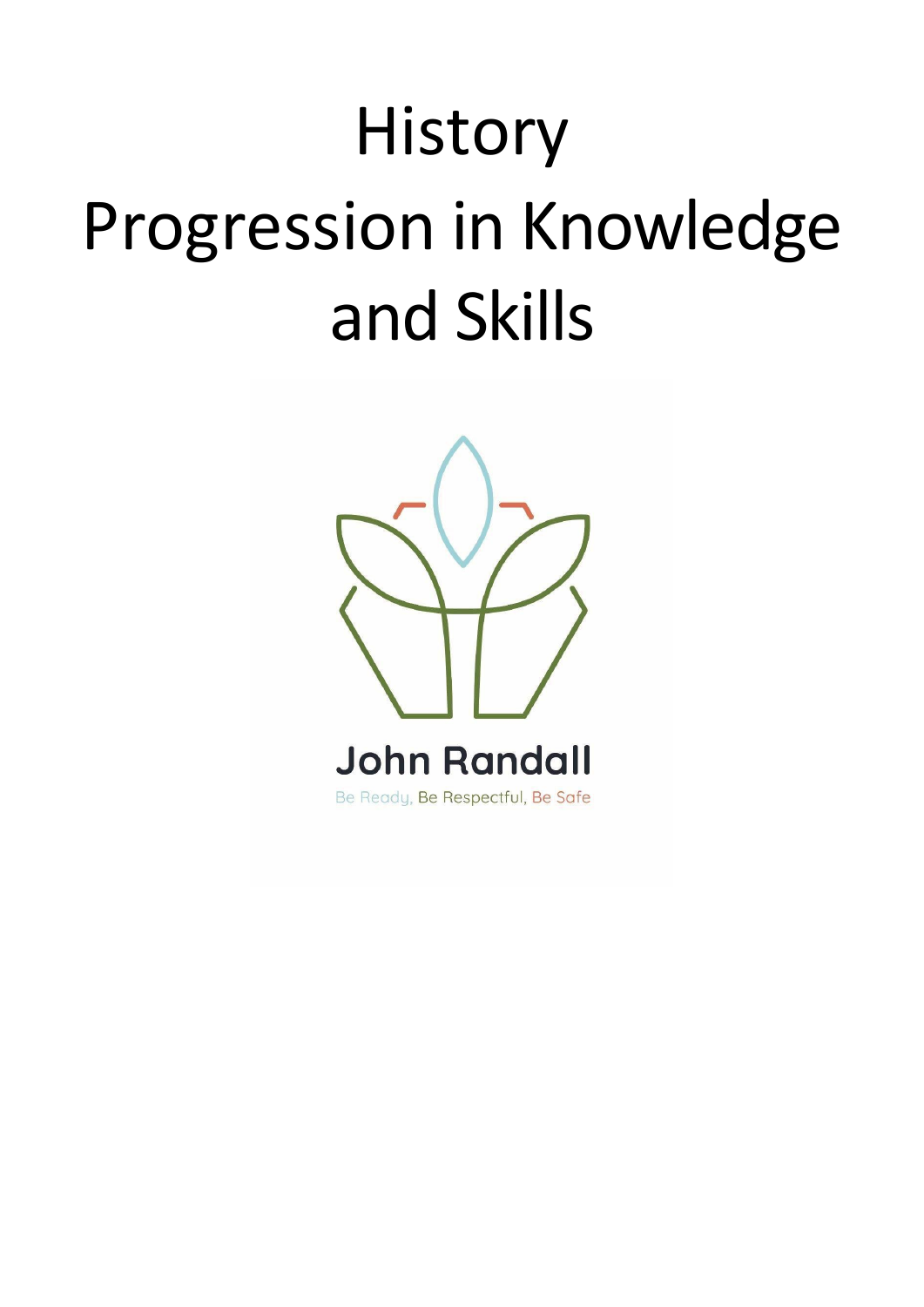| <b>Essential:</b><br>Age appropriate skills for the use of core devices and applications within their setting.                                                                                                              |                                                                                                                                                                                                                                       |                                                                                                                                                                                 |                                                                                                                                                                                                                        |                                                                                                                                                                                                                                                                     |                                                                                                                                                                                                                                                                      |                                                                                                                                                                                                      |  |  |  |
|-----------------------------------------------------------------------------------------------------------------------------------------------------------------------------------------------------------------------------|---------------------------------------------------------------------------------------------------------------------------------------------------------------------------------------------------------------------------------------|---------------------------------------------------------------------------------------------------------------------------------------------------------------------------------|------------------------------------------------------------------------------------------------------------------------------------------------------------------------------------------------------------------------|---------------------------------------------------------------------------------------------------------------------------------------------------------------------------------------------------------------------------------------------------------------------|----------------------------------------------------------------------------------------------------------------------------------------------------------------------------------------------------------------------------------------------------------------------|------------------------------------------------------------------------------------------------------------------------------------------------------------------------------------------------------|--|--|--|
| <b>Reception</b>                                                                                                                                                                                                            | Year 1                                                                                                                                                                                                                                | Year <sub>2</sub>                                                                                                                                                               | Year <sub>3</sub>                                                                                                                                                                                                      | Year 4                                                                                                                                                                                                                                                              | Year 5                                                                                                                                                                                                                                                               | Year <sub>6</sub>                                                                                                                                                                                    |  |  |  |
| The children learn:<br>about types of<br>technology both in<br>and outside of<br>school.<br>how to use<br>classroom<br>technology safely<br>and responsibly,<br>including the basic<br>use of a camera<br>and going online. | The children learn:<br>to explore and<br>experiment with<br>technology in order<br>to build familiarity<br>with classroom<br>apps and devices.<br>basic photographic<br>and video<br>techniques to<br>document their<br>own learning. | The children learn:<br>to create a range<br>of simple digital<br>documents that<br>represents their<br>learning during a<br>topic and then<br>save/share their<br>digital work. | The children learn:<br>to be more<br>independent and<br>are encouraged to<br>attempt to fix a<br>problem they may<br>have before asking<br>for help on their<br>device.<br>about different<br>media and file<br>types. | The children learn:<br>about physical<br>input and output<br>slots on a device.<br>E.g. USB, HDMI,<br>etc.<br>about how to save<br>their work in a<br>range of locations.<br>the best way to<br>save their files.<br>E.g. as an image<br>(ipeg) to share<br>online. | The children learn:<br>how to create a<br>QR Code.<br>about uploading<br>work to a cloud or<br>blog.<br>advanced<br>techniques to tell a<br>story using<br>technology/<br>multiple apps.<br>about advanced<br>film making<br>elements such as<br>sound and lighting. | The children learn:<br>about collaboration<br>and sharing<br>documents with<br>other children in<br>order to create<br>digital content.<br>advanced features<br>of common office/<br>classroom apps. |  |  |  |

#### **(CS) Computational Thinking:**

**Key Stage 1:** Understand what algorithms are; how they are implemented as programs on digital devices; and that programs execute by following precise and unambiguous instructions.

**Key Stage 2:** Design, write and debug programs that accomplish specific goals, including controlling or simulating physical systems; solve problems by decomposing them into smaller parts.

| <b>Reception</b>                                                                                                                                                    | Year <sub>1</sub>                                                                                                                                                                                                                                                                  | Year <sub>2</sub>                                                                                                                                                               | Year <sub>3</sub>                                                                                                                                                                                                                        | Year 4                                                                                                                                                                              | Year <sub>5</sub>                                                                                                                                                                                                                                                                              | Year <sub>6</sub>                                                                                                                                                         |
|---------------------------------------------------------------------------------------------------------------------------------------------------------------------|------------------------------------------------------------------------------------------------------------------------------------------------------------------------------------------------------------------------------------------------------------------------------------|---------------------------------------------------------------------------------------------------------------------------------------------------------------------------------|------------------------------------------------------------------------------------------------------------------------------------------------------------------------------------------------------------------------------------------|-------------------------------------------------------------------------------------------------------------------------------------------------------------------------------------|------------------------------------------------------------------------------------------------------------------------------------------------------------------------------------------------------------------------------------------------------------------------------------------------|---------------------------------------------------------------------------------------------------------------------------------------------------------------------------|
| The children learn:                                                                                                                                                 | The children learn:                                                                                                                                                                                                                                                                | The children learn:                                                                                                                                                             | The children learn:                                                                                                                                                                                                                      | The children learn:                                                                                                                                                                 | The children learn:                                                                                                                                                                                                                                                                            | The children learn:                                                                                                                                                       |
| that an algorithm is<br>a list of<br>instructions that<br>solves a problem.<br>to sequence a<br>series of events<br>and explain the<br>importance of<br>sequencing. | to explore<br>algorithms and<br>sequencing of<br>instructions.<br>to read, follow and<br>create a simple<br>sequence<br>algorithm.<br>to give these<br>instructions so that<br>they can be<br>executed by a<br>robot with the aim<br>of successfully<br>reaching a<br>destination. | about writing<br>algorithms that can<br>be turned into<br>programs.<br>to implement their<br>algorithm as a<br>program on a<br>digital device or<br>programmable toy/<br>robot. | to create a detailed<br>flow diagram using<br>the correct<br>symbols.<br>to turn an<br>algorithm into a<br>simple program on<br>a digital device.<br>about testing the<br>program and<br>recognising when<br>it needs to be<br>debugged. | to design a simple<br>algorithm to show<br>a real-life<br>situation.<br>about the valuable<br>skills of abstraction<br>and decomposition<br>when tackling more<br>complex problems. | to explore problem<br>solving and<br>decomposition.<br>to independently<br>plan, write and test<br>their algorithms<br>and create more<br>complex programs,<br>debugging as<br>needed.<br>about controlling/<br>simulating physical<br>systems and using<br>sensors with<br>multiple outcomes. | to create complex<br>algorithms and turn<br>their designs into a<br>program<br>(incorporating<br>variables.<br>procedures and<br>different forms of<br>input and output). |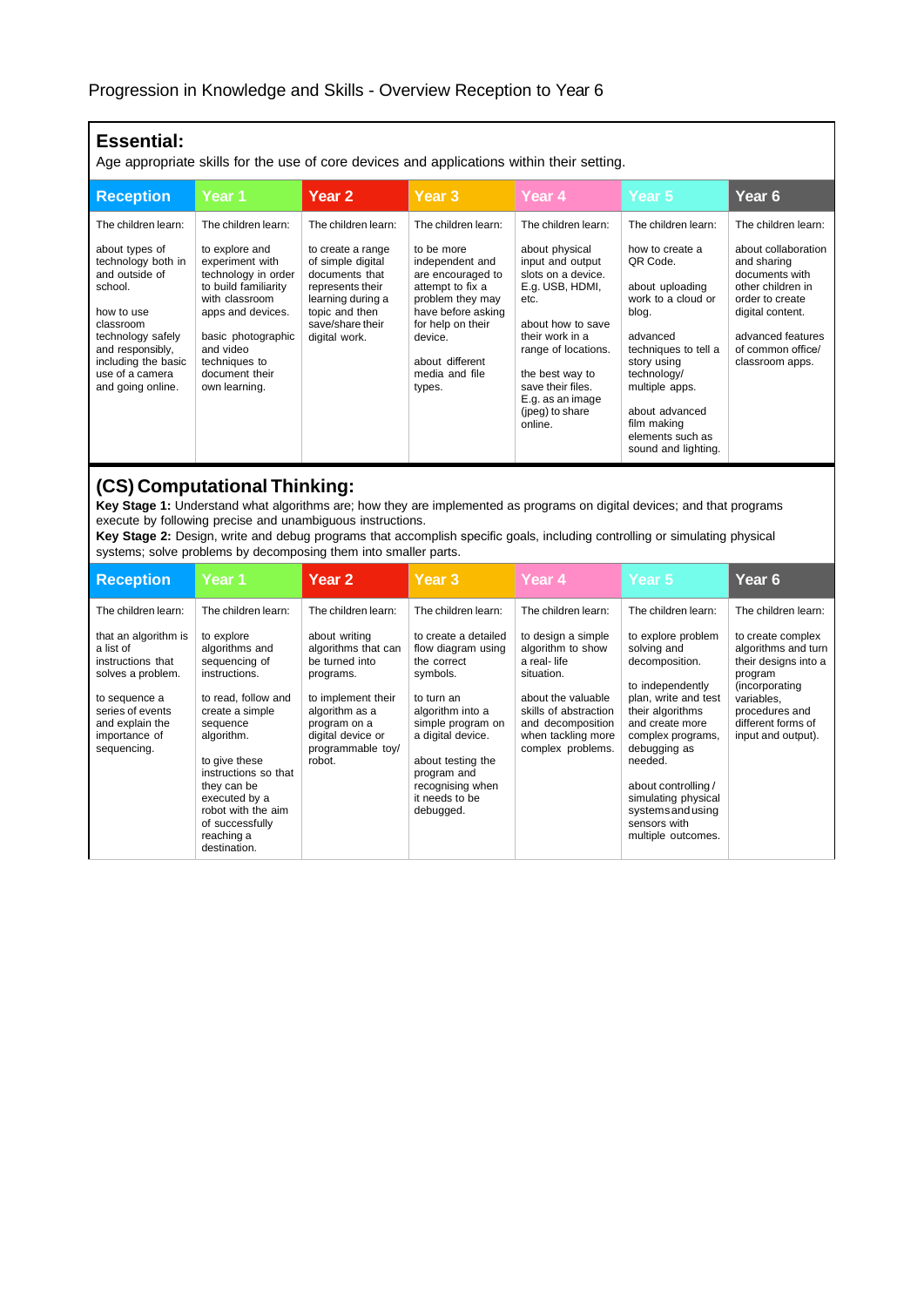# **(CS)Coding:**

**Key Stage 1:** Create and debug simple programs.

**Key Stage 2:** Use sequence, selection, and repetition in programs; work with variables and various forms of input and output.

| <b>Reception</b>                                                                                                            | Year 1                                                            | Year <sub>2</sub>                                                                                                                                                                                        | Year 3                                                                                                                                                                                                                                                                                                                                | Year 4                                                                                                                                                                                                                                                                                                                           | Year 5                                                                                                                                                                                                                                                            | Year 6                                                                                                                                                                                                                                                                                     |
|-----------------------------------------------------------------------------------------------------------------------------|-------------------------------------------------------------------|----------------------------------------------------------------------------------------------------------------------------------------------------------------------------------------------------------|---------------------------------------------------------------------------------------------------------------------------------------------------------------------------------------------------------------------------------------------------------------------------------------------------------------------------------------|----------------------------------------------------------------------------------------------------------------------------------------------------------------------------------------------------------------------------------------------------------------------------------------------------------------------------------|-------------------------------------------------------------------------------------------------------------------------------------------------------------------------------------------------------------------------------------------------------------------|--------------------------------------------------------------------------------------------------------------------------------------------------------------------------------------------------------------------------------------------------------------------------------------------|
| The children learn:                                                                                                         | The children learn:                                               | The children learn:                                                                                                                                                                                      | The children learn:                                                                                                                                                                                                                                                                                                                   | The children learn:                                                                                                                                                                                                                                                                                                              | The children learn:                                                                                                                                                                                                                                               | The children learn:                                                                                                                                                                                                                                                                        |
| to experiment<br>controlling a range<br>of 'toys' using<br>remote controls<br>and do this with<br>purpose and<br>direction. | to create a simple<br>program and<br>correct mistakes<br>(debug). | to independently<br>identify and fix a<br>'bug' in multiple<br>programs.<br>to create a simple<br>program that<br>includes a repeat x<br>times loop.<br>the difference<br>between inputs<br>and outputs. | to create their own<br>sprite in Scratch/<br>Scratch Jr.<br>about sequencing<br>commands and<br>adding a repeat<br>command in a<br>program.<br>how to refine/<br>improve a program<br>by using the repeat<br>command.<br>how to create a<br>variable.<br>to create a<br>program that<br>contains selection.<br>inputs and<br>outputs. | about the structure<br>of a program and<br>learn to plan in<br>logical, achievable<br>steps.<br>to write a complex<br>program,<br>incorporating<br>features such as<br>selection, inputs,<br>repetition,<br>variables and<br>procedures.<br>attempt to debug<br>their own programs<br>and corrects/<br>debugs errors in<br>code. | to create their own<br>complex game<br>within Scratch or<br>other block based<br>coding app that<br>uses variables.<br>event handling,<br>selection ("If" and<br>"Then"),<br>procedures and<br>repetition (loops) to<br>increase<br>programming<br>possibilities. | about complex<br>programs and are<br>encouraged to<br>persevere when<br>solving difficult<br>problems even if<br>the solution is not<br>obvious.<br>about executing<br>and adapting<br>common<br>commands using a<br>text-based<br>language e.g.<br>Python/Javascript/<br>SwiftPlayground. |

#### **(CS) Logical Reasoning:**

**Key Stage 1:** Use logical reasoning to predict the behaviour of simple programs.

**Key Stage 2:** Use logical reasoning to explain how some simple algorithms work and to detect and correct errors in algorithms and programs.

| <b>Reception</b>                                                                                                                                                                             | Year 1                                                                                                                                                                                                   | Year <sub>2</sub>                                                                                                                                          | Year <sub>3</sub>                                                                                                                                                                                                                  | Year 4                                                                                                                                                                                                | Year 5                                                                                                                                                                                                                            | Year 6                                                                                                                                                                                                   |
|----------------------------------------------------------------------------------------------------------------------------------------------------------------------------------------------|----------------------------------------------------------------------------------------------------------------------------------------------------------------------------------------------------------|------------------------------------------------------------------------------------------------------------------------------------------------------------|------------------------------------------------------------------------------------------------------------------------------------------------------------------------------------------------------------------------------------|-------------------------------------------------------------------------------------------------------------------------------------------------------------------------------------------------------|-----------------------------------------------------------------------------------------------------------------------------------------------------------------------------------------------------------------------------------|----------------------------------------------------------------------------------------------------------------------------------------------------------------------------------------------------------|
| The children learn:<br>through play about<br>action/reaction<br>and will be asked<br>"what do you think<br>will happen?"<br>when using<br>technology or<br>attempting to<br>solve a problem. | The children learn:<br>about making<br>predictions when<br>using technology.<br>E.g. They will be<br>asked to predict<br>what will happen<br>for a short<br>sequence of<br>instructions in a<br>program. | The children learn:<br>to offer accurate<br>predictions of<br>programs and then<br>create their own<br>simple program to<br>check if they were<br>correct. | The children learn:<br>about using logical<br>reasoning to detect<br>potential problems<br>in an algorithm or<br>program which<br>could result in<br>something going<br>wrong and then<br>offer ideas of what<br>is needed to fix/ | The children learn:<br>to recognise an<br>error in an existing<br>program and<br>attempt to debug/<br>fix the program.<br>to investigate<br>existing programs,<br>evaluating them<br>and consider how | The children learn:<br>to explore logical<br>reasoning in<br>greater depth and<br>learn to give well-<br>thought-through<br>explanations of any<br>errors they identify<br>in program code<br>(using the correct<br>terminology). | The children learn:<br>to independently<br>use logical<br>reasoning to detect<br>and correct errors<br>in an algorithm and<br>program.<br>that there is often<br>more than one way<br>to solve a problem |
|                                                                                                                                                                                              |                                                                                                                                                                                                          |                                                                                                                                                            | debug it.                                                                                                                                                                                                                          | they could be<br>improved.                                                                                                                                                                            |                                                                                                                                                                                                                                   | in an algorithm or<br>program.                                                                                                                                                                           |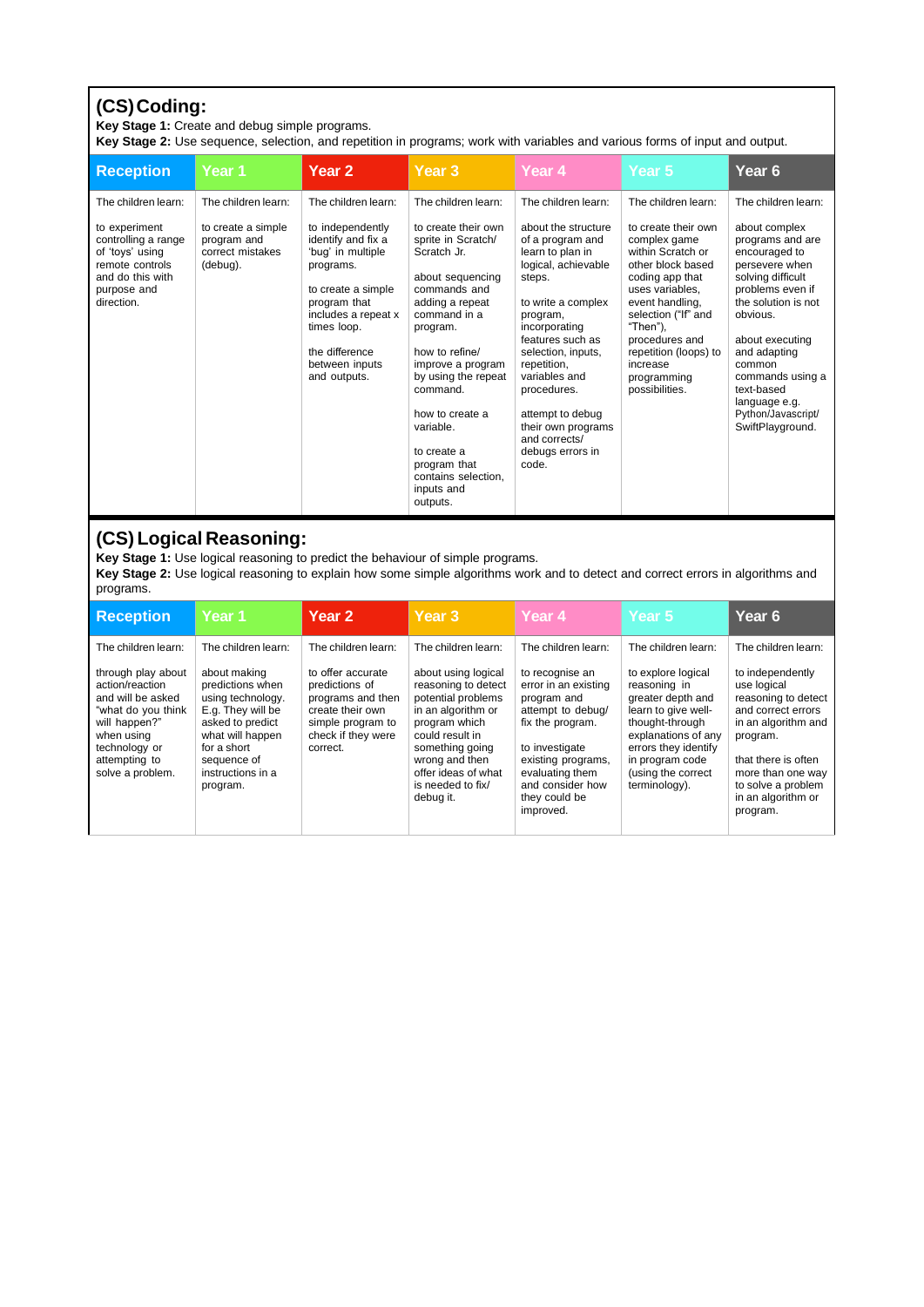# **(CS) Networking:**

#### **Key Stage 1:** N/A

**Key Stage 2:** Understand computer networks including the internet; how they can provide multiple services, such as the World Wide Web.

| <b>Reception</b>                                   | Year 1                                                | Year <sub>2</sub>                                                          | Year <sub>3</sub>                                                                                                                                           | Year 4                                                                                                                                                               | Year 5                                                                                                                                    | Year 6                                                                                                                                                 |
|----------------------------------------------------|-------------------------------------------------------|----------------------------------------------------------------------------|-------------------------------------------------------------------------------------------------------------------------------------------------------------|----------------------------------------------------------------------------------------------------------------------------------------------------------------------|-------------------------------------------------------------------------------------------------------------------------------------------|--------------------------------------------------------------------------------------------------------------------------------------------------------|
| The children learn:                                | The children learn:                                   | The children learn:                                                        | The children learn:                                                                                                                                         | The children learn:                                                                                                                                                  | The children learn:                                                                                                                       | The children learn:                                                                                                                                    |
| how to access the<br>web on a<br>classroom device. | about signing into<br>a device or online<br>platform. | multiple services<br>use the internet<br>e.g. email, web<br>and streaming. | the World Wide<br>Web is only one<br>part of the Internet,<br>the part that<br>contains websites.<br>to send an email<br>and understands<br>how this works. | about the key<br>services that can<br>be used to<br>communicate on<br>the internet.<br>to recognise the<br>main components<br>(hardware) which<br>allow computers to | about software,<br>hardware and<br>types of connected<br>computers.<br>about how data<br>travels via the<br>internet including<br>binary. | in more detail<br>about how<br>information/data is<br>transported on the<br>Internet and<br>between<br>computers using<br>packets and IP<br>addresses. |
|                                                    |                                                       |                                                                            | how information<br>travels through<br>computer<br>networks.                                                                                                 | join and form a<br>network.                                                                                                                                          | more about the<br>different parts of<br>the Internet and<br>services.<br>to create a basic<br>web page using<br>HTML.                     | about the<br>opportunities<br>computer<br>networks and the<br>internet offer for<br>communication<br>and collaboration.                                |

# **(CS) Online:**

#### **Key Stage 1:** N/A

**Key Stage 2:** Appreciate how [search] results are selected and ranked.

| <b>Reception</b>                                    | Year 1                                                                                                 | Year <sub>2</sub>                                                                        | Year <sub>3</sub>                                                                                | Year 4                                                        | Year 5                                                                                                   | Year 6                                                                                                                                                                     |
|-----------------------------------------------------|--------------------------------------------------------------------------------------------------------|------------------------------------------------------------------------------------------|--------------------------------------------------------------------------------------------------|---------------------------------------------------------------|----------------------------------------------------------------------------------------------------------|----------------------------------------------------------------------------------------------------------------------------------------------------------------------------|
| The children learn:                                 | The children learn:                                                                                    | The children learn:                                                                      | The children learn:                                                                              | The children learn:                                           | The children learn:                                                                                      | The children learn:                                                                                                                                                        |
| to type keywords<br>in a search engine<br>(Google). | how they can use<br>a search engine to<br>find answers and<br>different types of<br>media e.g. videos. | the basic skills of<br>searching and<br>navigating the<br>results in a search<br>engine. | about key words.<br>that search<br>engines try to put<br>the most useful<br>websites at the top. | that search<br>engines use<br>algorithms to sort<br>websites. | key skills for using<br>a search engine.<br>about the settings<br>that can alter your<br>search results. | to explore<br>advanced features<br>within search<br>engines and learn<br>to use them<br>effectively.<br>how search results<br>are selected and<br>ranked by<br>algorithms. |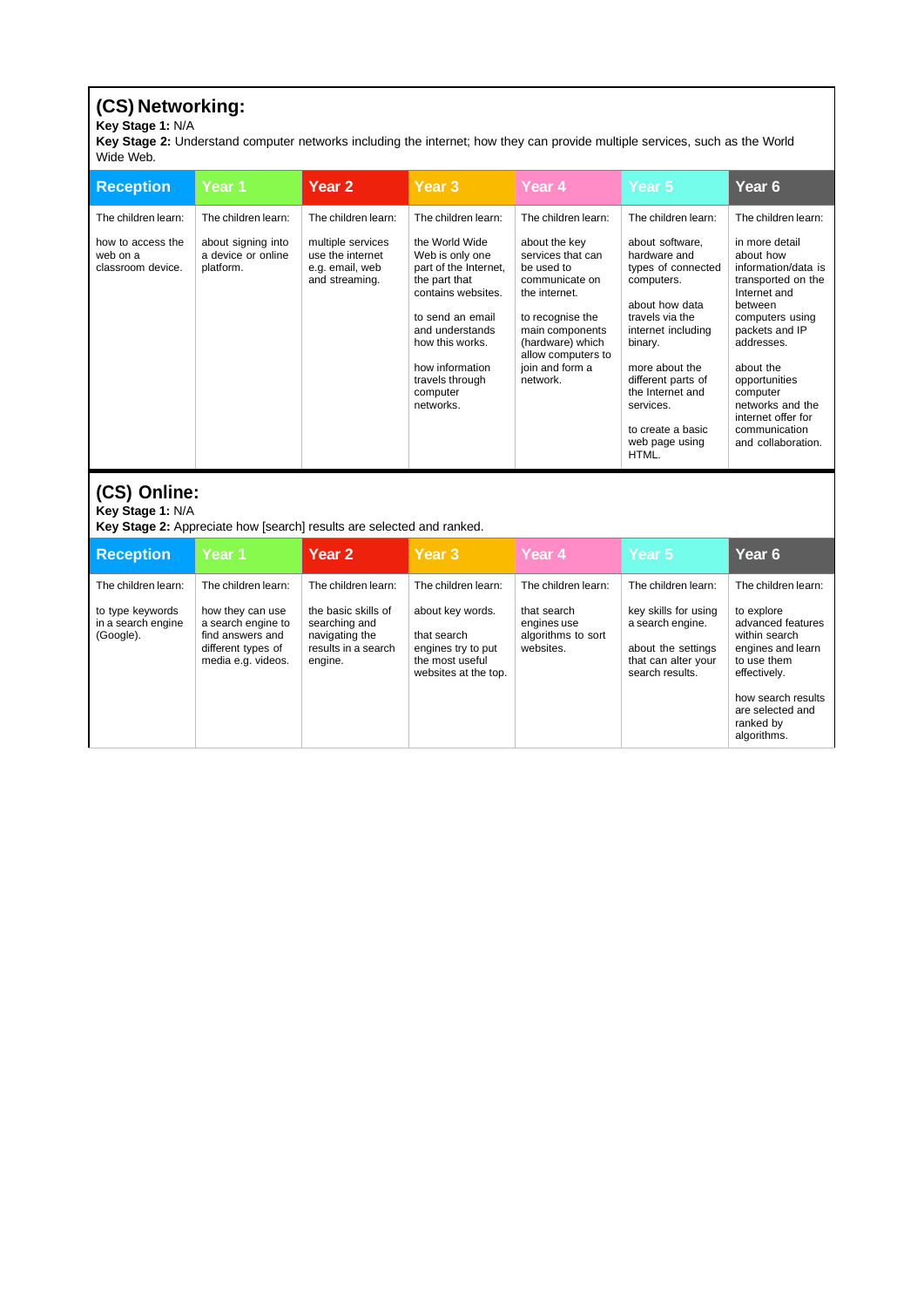#### **(IT)HarnessingTechnology:**

**Key Stage 1:** Use technology purposefully to create, organise, store, manipulate and retrieve digital content. \*

**Key Stage 2:** Select, use and combine a variety of software (including internet services) on a range of digital devices to design and create a range of programs, systems and content that accomplish given goals, including collecting, analysing, evaluating and presenting data and information. \*

\* In addition see the "I know how to" big digital skills statements which provide a simple progression of digital skills from reception to year 6. The document links to the Knowsley CLCs computing scheme of work.

| <b>Reception</b>                                                                                                                                                              | Year 1                                                                                                                                                                                                                                                                                                                                                                                                    | Year <sub>2</sub>                                                                                                                                                                                                                                                                                                                                                                                                                      | Year <sub>3</sub>                                                                                                                                                                                                                                                                                                                                                                                                                                                  | Year 4                                                                                                                                                                                                                                                                                                                                    | Year 5                                                                                                                                                                                                                                                                                                                                                                                                                                                                      | Year <sub>6</sub>                                                                                                                                                                                                                                                                                                                                                                                                                                                                              |
|-------------------------------------------------------------------------------------------------------------------------------------------------------------------------------|-----------------------------------------------------------------------------------------------------------------------------------------------------------------------------------------------------------------------------------------------------------------------------------------------------------------------------------------------------------------------------------------------------------|----------------------------------------------------------------------------------------------------------------------------------------------------------------------------------------------------------------------------------------------------------------------------------------------------------------------------------------------------------------------------------------------------------------------------------------|--------------------------------------------------------------------------------------------------------------------------------------------------------------------------------------------------------------------------------------------------------------------------------------------------------------------------------------------------------------------------------------------------------------------------------------------------------------------|-------------------------------------------------------------------------------------------------------------------------------------------------------------------------------------------------------------------------------------------------------------------------------------------------------------------------------------------|-----------------------------------------------------------------------------------------------------------------------------------------------------------------------------------------------------------------------------------------------------------------------------------------------------------------------------------------------------------------------------------------------------------------------------------------------------------------------------|------------------------------------------------------------------------------------------------------------------------------------------------------------------------------------------------------------------------------------------------------------------------------------------------------------------------------------------------------------------------------------------------------------------------------------------------------------------------------------------------|
| The children learn:                                                                                                                                                           | The children learn:                                                                                                                                                                                                                                                                                                                                                                                       | The children learn:                                                                                                                                                                                                                                                                                                                                                                                                                    | The children learn:                                                                                                                                                                                                                                                                                                                                                                                                                                                | The children learn:                                                                                                                                                                                                                                                                                                                       | The children learn:                                                                                                                                                                                                                                                                                                                                                                                                                                                         | The children learn:                                                                                                                                                                                                                                                                                                                                                                                                                                                                            |
| how various<br>devices and apps<br>can be used in the<br>classroom.<br>to independently<br>choose an<br>application for a<br>particular purpose.<br>E.g drawing a<br>picture. | to create different<br>types of digital<br>content (short<br>video, ebook or<br>presentation).<br>to combine text<br>and images in a<br>document that<br>showcases<br>learning or tells a<br>story.<br>to use technology<br>to collect, sort and<br>display information<br>that could include<br>data, photos, video<br>or sound.<br>about saving work<br>in a special place<br>and retrieve it<br>again. | to create a<br>presentation or<br>basic digital book<br>that is well<br>designed, contains<br>formatted text.<br>images and<br>presents<br>information.<br>to read a simple<br>database to find<br>information.<br>about organising<br>the data they<br>collect.<br>they can create<br>digital content<br>using more than<br>one app or piece<br>of software.<br>to independently<br>save and open files<br>on the device they<br>use. | to create digital<br>content using a<br>range of mixed<br>tools/media and<br>how to improve its<br>design.<br>to be creative and<br>independent while<br>using unfamiliar<br>apps or technology<br>to create content.<br>to create a plan/<br>storyboard when<br>producing digital<br>content.<br>to design a simple<br>questionnaire to<br>collect information.<br>and display the<br>information in a<br>graph or table.<br>to add information<br>to a database. | to produce<br>documents, media<br>and presentations<br>with increasing<br>independence and<br>competency that<br>present data/<br>information.<br>to use a keyboard<br>confidently and<br>make use of tools<br>such as a<br>spellchecker.<br>about new forms<br>of technology E.g.<br>AR, Virtual Reality,<br>Wearable<br>Technology etc. | to produce digital<br>content in a given<br>format e.g.<br>podcasts, videos,<br>AR, virtual reality,<br>3D, digital music or<br>illustrations.<br>about planning<br>including elements<br>that they may need<br>to source from<br>other services.<br>to build on the<br>skills they have<br>already developed<br>to create content<br>using unfamiliar<br>technology.<br>to use a<br>spreadsheet /<br>database to collect.<br>record data and to<br>use simple<br>formulae. | to create digital<br>storyboards with a<br>complete narrative<br>of the project or<br>investigation.<br>to confidently<br>identify the<br>potential of<br>unfamiliar<br>technology to<br>increase their<br>creativity.<br>to source, store<br>and combine<br>copyright free<br>images from the<br>internet.<br>to independently<br>select, use and<br>combine the<br>appropriate<br>technology/app<br>tools to create<br>effects that will<br>have an impact on<br>others and tell a<br>story. |

## **(IT) Online:**

**Key Stage 1:** N/A

**Key Stage 2:** Use search technologies effectively.

| <b>Reception</b>                                    | Year 1                                                                                                                              | Year <sub>2</sub>                                                                                               | Year <sub>3</sub>                                                                                                                                                                                                                                                          | Year 4                                                                                                                                                                                                                                                                                                             | Year 5                                                                                                                                                     | Year <sub>6</sub>                                                                                      |
|-----------------------------------------------------|-------------------------------------------------------------------------------------------------------------------------------------|-----------------------------------------------------------------------------------------------------------------|----------------------------------------------------------------------------------------------------------------------------------------------------------------------------------------------------------------------------------------------------------------------------|--------------------------------------------------------------------------------------------------------------------------------------------------------------------------------------------------------------------------------------------------------------------------------------------------------------------|------------------------------------------------------------------------------------------------------------------------------------------------------------|--------------------------------------------------------------------------------------------------------|
| The children learn:                                 | The children learn:                                                                                                                 | The children learn:                                                                                             | The children learn:                                                                                                                                                                                                                                                        | The children learn:                                                                                                                                                                                                                                                                                                | The children learn:                                                                                                                                        | The children learn:                                                                                    |
| to type keywords<br>in a search engine<br>(Google). | how they can use<br>a search engine to<br>find answers and<br>different types of<br>media category<br>e.g. images, book,<br>videos. | the basic skills of<br>searching and<br>navigating the<br>results in a search<br>engine to answer<br>questions. | that the top search<br>results can be<br>manipulated and<br>are based on<br>things like most<br>popular, recently<br>updated.<br>about filtering<br>results by adding<br>more detail or<br>using advanced<br>tools.<br>to use search<br>engines to collect<br>information. | to search for and<br>use information<br>from a range of<br>sources.<br>about making<br>notes from<br>information found<br>on websites to<br>present their<br>findings.<br>that not all sources<br>of information<br>including websites<br>are accurate and<br>can check<br>information using a<br>different sites. | to use complex<br>searches and<br>advanced tools to<br>find, select and use<br>information.<br>check the reliability<br>of information on<br>the internet. | to use complex<br>searches, filters<br>and advanced<br>tools to find, select<br>and use<br>information |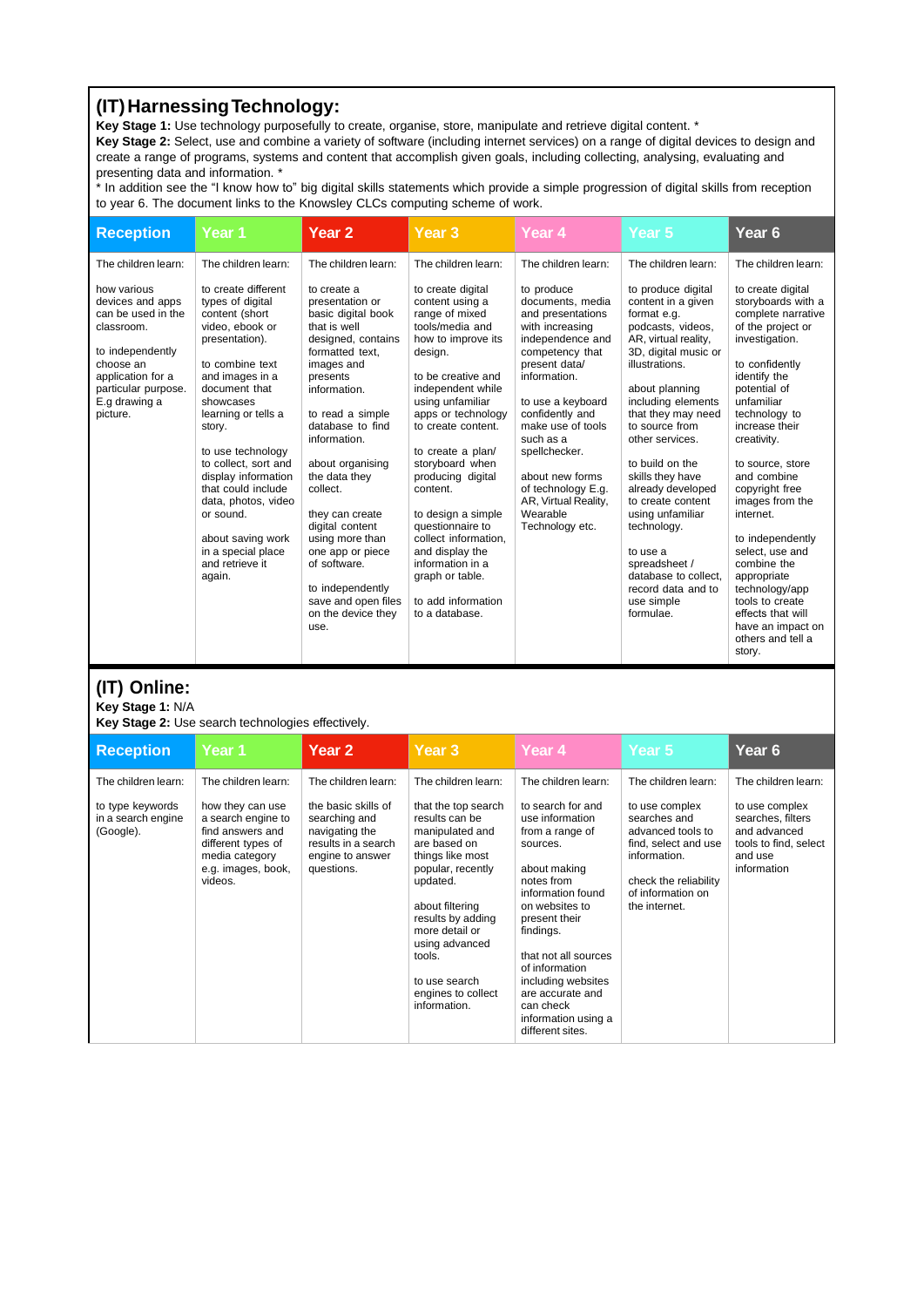## **(DL) Technology in the Real World:**

**Key Stage 1:** Recognise common uses of information technology beyond school.

**Key Stage 2:** Understand the opportunities [networks] offer for communication and collaboration.

video via the web.

| <b>Reception</b>                                                                                                                                       | Year 1                                                                                                                                                                                                      | Year <sub>2</sub>                                                                                                                                                                                                        | Year <sub>3</sub>                                                                                                                                                                                                                                                                                                                 | Year 4                                                                                                                                                                                                                                                                               | Year 5                                                                                                                                                                                                    | Year <sub>6</sub>                                                                                                                                                                                                                                                                                                                                                                                                                                    |
|--------------------------------------------------------------------------------------------------------------------------------------------------------|-------------------------------------------------------------------------------------------------------------------------------------------------------------------------------------------------------------|--------------------------------------------------------------------------------------------------------------------------------------------------------------------------------------------------------------------------|-----------------------------------------------------------------------------------------------------------------------------------------------------------------------------------------------------------------------------------------------------------------------------------------------------------------------------------|--------------------------------------------------------------------------------------------------------------------------------------------------------------------------------------------------------------------------------------------------------------------------------------|-----------------------------------------------------------------------------------------------------------------------------------------------------------------------------------------------------------|------------------------------------------------------------------------------------------------------------------------------------------------------------------------------------------------------------------------------------------------------------------------------------------------------------------------------------------------------------------------------------------------------------------------------------------------------|
| The children learn:                                                                                                                                    | The children learn:                                                                                                                                                                                         | The children learn:                                                                                                                                                                                                      | The children learn:                                                                                                                                                                                                                                                                                                               | The children learn:                                                                                                                                                                                                                                                                  | The children learn:                                                                                                                                                                                       | The children learn:                                                                                                                                                                                                                                                                                                                                                                                                                                  |
| to recognise and<br>discuss common<br>uses of information<br>technology in<br>school and outside<br>of school.                                         | about the uses and<br>purpose of<br>technology in the<br>classroom, at<br>home, work and<br>the world around<br>them.<br>about some of the<br>common ways in<br>which technology<br>at home can be<br>used. | about the<br>numerous methods<br>of online<br>communication<br>and how it is used<br>in the world around<br>them.<br>to explore their<br>own use of the<br>internet and why it<br>is important to stick<br>to the rules. | that the internet is<br>a computer<br>network.<br>that the internet<br>can provide<br>multiple services.<br>such as the world<br>wide web.<br>streaming music/<br>video and email.<br>explore a web sites<br>journey from first<br>request to<br>appearing on the<br>screen.<br>to learn advanced<br>web terminology<br>e.g. URL. | to differentiate<br>between apps that<br>use the Internet,<br>the school network<br>or that are self<br>contained on a<br>device.<br>to use computing<br>to communicate<br>and collaborate.<br>about documents<br>and methods of<br>collaboration over<br>the internet e.g.<br>blog. | about different<br>online<br>communication<br>tools/apps and<br>how they could be<br>used for different<br>purposes e.g. work<br>and social.<br>about working in a<br>group using<br>collaborative tools. | about digital<br>crimes and threats<br>that might exist<br>online. E.g. worms,<br>trojans, viruses,<br>spyware,<br>ransomware and<br>malware.<br>about anti-virus<br>software and how<br>they can help<br>protect devices<br>from infection.<br>advanced web<br>terminology e.g.<br>firewall, security<br>updates, pop up<br>blocker, scams,<br>phishing, HTTPs,<br>location based<br>settings, in app<br>purchasing,<br>trolling, filtering<br>etc. |
| (DL) Media & Content:<br>Key Stage 1: N/A                                                                                                              | Key Stage 2: Be discerning in evaluating digital content.                                                                                                                                                   |                                                                                                                                                                                                                          |                                                                                                                                                                                                                                                                                                                                   |                                                                                                                                                                                                                                                                                      |                                                                                                                                                                                                           |                                                                                                                                                                                                                                                                                                                                                                                                                                                      |
| <b>Reception</b>                                                                                                                                       | Year 1                                                                                                                                                                                                      | Year <sub>2</sub>                                                                                                                                                                                                        | Year <sub>3</sub>                                                                                                                                                                                                                                                                                                                 | Year 4                                                                                                                                                                                                                                                                               | Year 5                                                                                                                                                                                                    | Year <sub>6</sub>                                                                                                                                                                                                                                                                                                                                                                                                                                    |
| The children learn:                                                                                                                                    | The children learn:                                                                                                                                                                                         | The children learn:                                                                                                                                                                                                      | The children learn:                                                                                                                                                                                                                                                                                                               | The children learn:                                                                                                                                                                                                                                                                  | The children learn:                                                                                                                                                                                       | The children learn:                                                                                                                                                                                                                                                                                                                                                                                                                                  |
| that there are<br>many different<br>types of media<br>content including;<br>sound, images,<br>books, podcasts/<br>audiobooks and<br>video via the web. | to access different<br>types of media<br>content on their<br>device. Including;<br>sound, images,<br>books, podcasts/<br>audiobooks and<br>video via the web.                                               | where different<br>types of media<br>content can be<br>found online.<br>Including; sound,<br>images, books,<br>podcasts/<br>audiobooks and                                                                               | how to make<br>judgements about<br>the usefulness and<br>accuracy of<br>information.<br>about the term<br>'fake news'.                                                                                                                                                                                                            | more about what<br>Fake News is, it's<br>purpose and that<br>Fake News can be<br>found on all media.<br>how to identify<br>Fake News.                                                                                                                                                | about how and<br>why information<br>found on some<br>sites will be<br>biased.<br>how to source<br>copyright free                                                                                          | to explore in more<br>depth the legal<br>and moral reasons<br>not to plagiarise or<br>infringe copyright<br>and the impact it<br>can have on the<br>creator of the                                                                                                                                                                                                                                                                                   |

about what copyright is and why we have copyright laws. to recognise copyright material. that data can be manipulated to make Fake News appear to be true.

materials to use in their digital projects.

content.

how to credit the use of websites in their work and why this should be done.